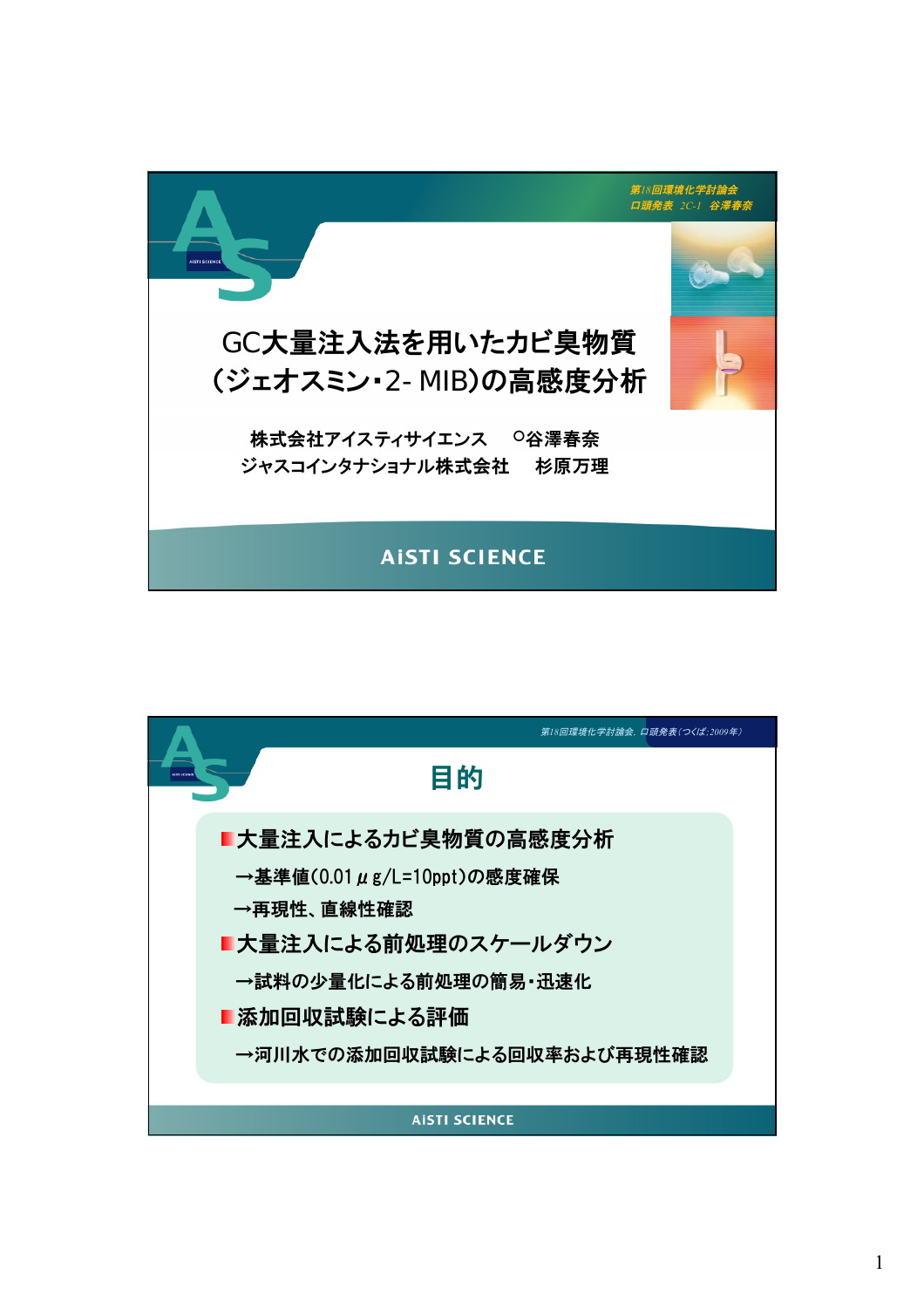

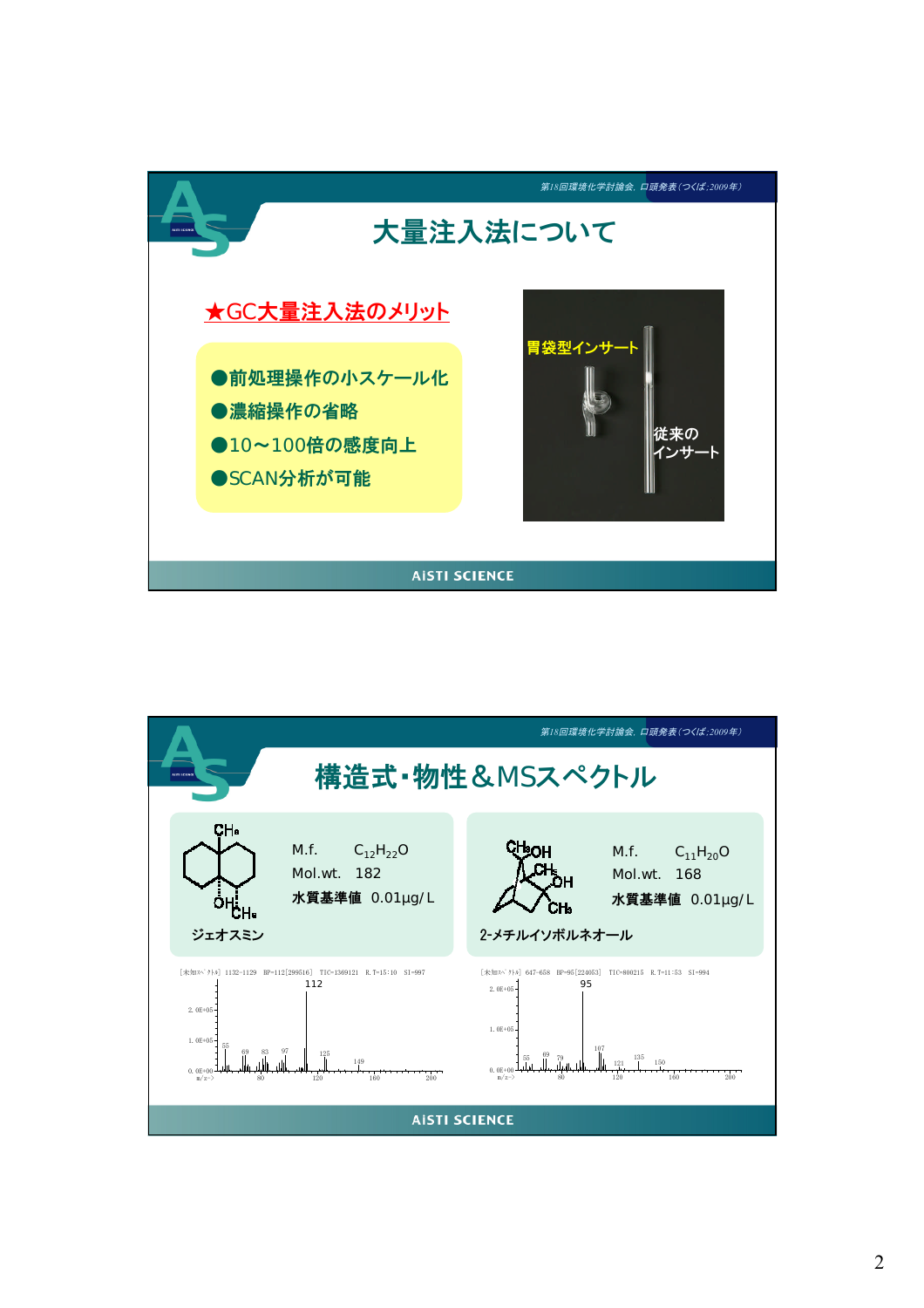

|                                                                                                                                                                                                                | 第18回環境化学討論会、口頭発表(つくば:2009年)                                                                                                                                                                                          |                                                                                |                                                               |                                                                   |                                                             |                                                              |                                                                            |  |
|----------------------------------------------------------------------------------------------------------------------------------------------------------------------------------------------------------------|----------------------------------------------------------------------------------------------------------------------------------------------------------------------------------------------------------------------|--------------------------------------------------------------------------------|---------------------------------------------------------------|-------------------------------------------------------------------|-------------------------------------------------------------|--------------------------------------------------------------|----------------------------------------------------------------------------|--|
| 再現性&直線性(GC/MS/MS:MRM)<br>AUCU SCIENCI                                                                                                                                                                          |                                                                                                                                                                                                                      |                                                                                |                                                               |                                                                   |                                                             |                                                              |                                                                            |  |
| ジェオスミン<br>Compound name: Geosmin<br>Correlation coefficient: r = 0.999943, r^2 = 0.999886<br>Calibration curve: 586.83 * x + 108.709<br>Response type: External Std, Area<br>10000-<br>Response<br>5000<br>0.0 | Curve type: Linear, Origin: Exclude, Weighting: Null, Axis trans: None<br>$R^2=0.999886$<br>n ppb<br>10.0<br>50<br>15.0<br>20.0                                                                                      | Geosmin<br>測定回数<br>1<br>2<br>3<br>4<br>5<br>Average<br>$RSD(\% )$              | $0.5$ pp $b$<br>352<br>336<br>366<br>383<br>393<br>366<br>6.3 | 1 <sub>ppb</sub><br>717<br>687<br>645<br>658<br>662<br>674<br>4.2 | 5ppb<br>3113<br>3125<br>3095<br>3045<br>2982<br>3072<br>1.9 | 10ppb<br>5929<br>5869<br>6021<br>5921<br>5742<br>5896<br>1.7 | Area<br>20ppb<br>11852<br>11318<br>10978<br>11176<br>10849<br>11234<br>3.5 |  |
| $2-MIB$<br>Compound name: 2-MIB<br>Calibration curve: 156.181 * x + 14.3066<br>Response type: External Std, Area<br>3000-<br>Response<br>2000-<br>$1000 -$<br>n<br>2.5<br>0 <sub>0</sub>                       | Correlation coefficient: r = 0.999775, r^2 = 0.999550<br>Curve type: Linear, Origin: Exclude, Weighting: Null, Axis trans: None<br>$R2=0.999550$<br>$\neg$ ppb<br>5.0<br>7.5<br>10.0<br>12.5<br>15.0<br>17.5<br>20.0 | $2-MIB$<br>測定回数<br>1<br>$\overline{2}$<br>3<br>4<br>5<br>Average<br>$RSD(\% )$ | $0.5$ ppb<br>89<br>92<br>92<br>93<br>92<br>92<br>1.6          | 1 <sub>ppb</sub><br>190<br>183<br>164<br>174<br>174<br>177<br>5.7 | 5ppb<br>805<br>826<br>832<br>817<br>782<br>812<br>2.4       | 10ppb<br>1531<br>1493<br>1554<br>1496<br>1472<br>1509<br>2.2 | Area<br>20ppb<br>3157<br>2875<br>2748<br>2798<br>2687<br>2853<br>6.4       |  |
| <b>AISTI SCIENCE</b>                                                                                                                                                                                           |                                                                                                                                                                                                                      |                                                                                |                                                               |                                                                   |                                                             |                                                              |                                                                            |  |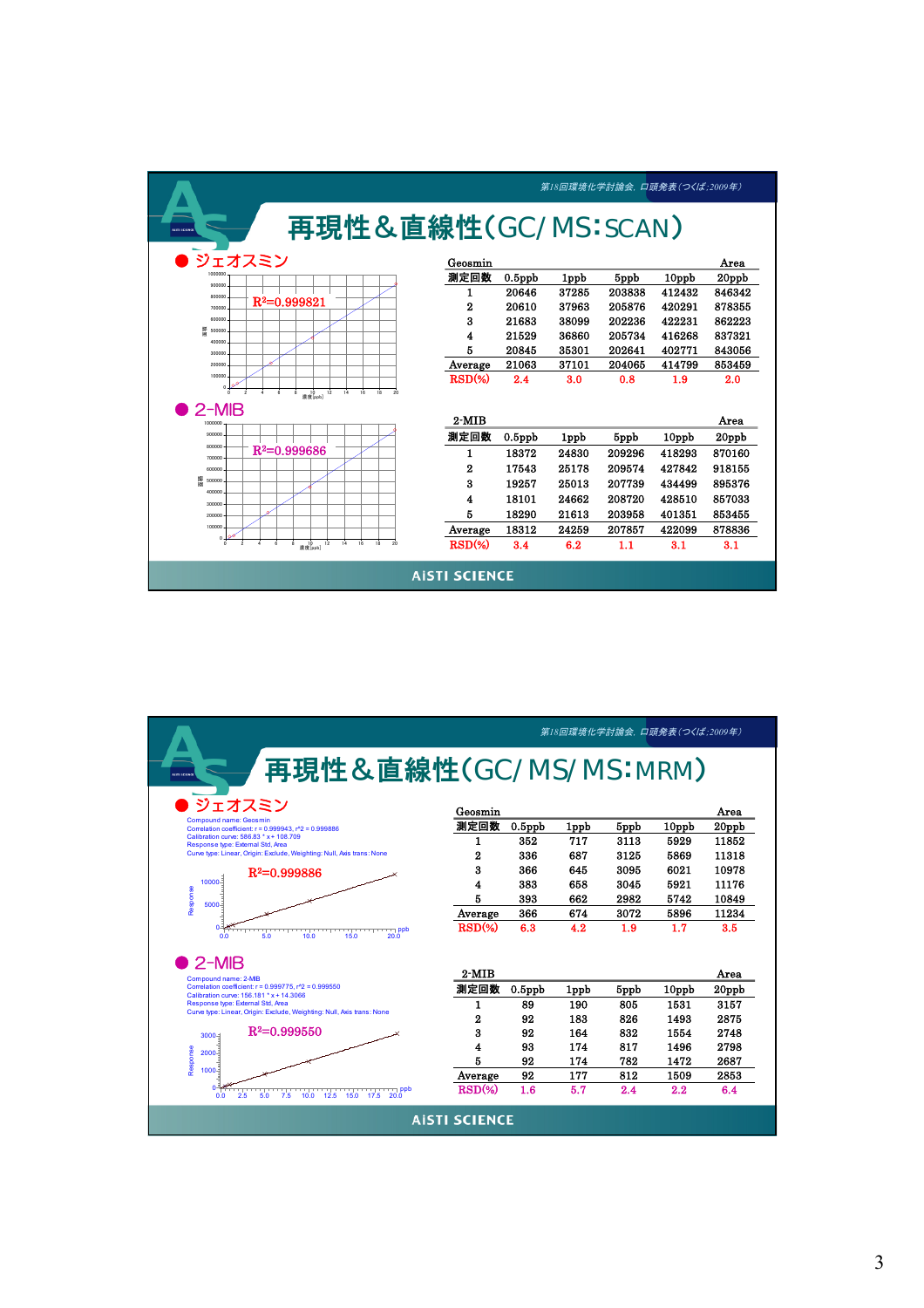|                                                                                          | 第18回環境化学討論会, 口頭発表(つくば;2009年)                                                                                                                                                                                         |  |
|------------------------------------------------------------------------------------------|----------------------------------------------------------------------------------------------------------------------------------------------------------------------------------------------------------------------|--|
|                                                                                          | 分析条件 (GC/MS)                                                                                                                                                                                                         |  |
| <b>PTV</b> Injector<br>Injectoin Temp.<br><b>Solvent Purge Time</b><br>Auto Injector     | LVI-S200 (AISTI Science): Stomach Insert<br>70°C(0.3min)-120°C/min-240°C-50°C/min-260°C(20min)<br>$0.25$ min<br>Combi PAL(AMR): $50 \mu$ L syringe                                                                   |  |
| <b>Injection Volume</b><br><b>GC</b><br>Pre-column<br><b>Column</b><br>Column Oven Temp. | $25 \mu L$<br>Agilent 6890N<br>Deactivated silica capillary tube $0.32$ mm $\times$ 0.3m<br>MIGHTY Cap ENV-5MS 0.25mm i.d. $\times$ 30m, df0.25 $\mu$ m<br>50°C(3min)-10°C/min-180°C-25°C/min-310°C-(5min)           |  |
| <b>Splitpurge Flow</b><br><b>MS</b><br>Detector Temp.<br><b>MS Method</b>                | 150mL/min(0.25min)-0(2.75min)-50mL/min(2min)-20mL/min<br>Jms-Q1000GC (JEOL)<br>$280^\circ \text{C}$<br><b>SCAN: 50-250</b><br>SIM:m/z=83, 97, 111, 112, 125, 126, 149 (ジェオスミン)<br>m/z=95, 107, 108, 135, 150 (2-MIB) |  |
|                                                                                          | <b>AISTI SCIENCE</b>                                                                                                                                                                                                 |  |

|                                                                                                                 | 第18回環境化学討論会, 口頭発表(つくば;2009年)                                                                                                                                                 |
|-----------------------------------------------------------------------------------------------------------------|------------------------------------------------------------------------------------------------------------------------------------------------------------------------------|
|                                                                                                                 | 分析条件 (GC/MS/MS)                                                                                                                                                              |
| <b>PTV</b> Injector<br>Injectoin Temp.<br><b>Solvent Purge Time</b><br>Auto Injector<br><b>Injection Volume</b> | LVI-S200 (AISTI Science): Stomach Insert<br>70°C(0.3min)-120°C/min-240°C-50°C/min-260°C(20min)<br>0.28min<br>Agilent 7683B : 50 $\mu$ L syringe<br>$25 \mu L$                |
| <b>GC</b><br>Column<br>Column Oven Temp.<br><b>Splitpurge Flow</b>                                              | Agilent 7890A<br>DB-5MS 0.25mm i.d. $\times$ 30m, df0.25 $\mu$ m<br>50°C(3min)-10°C/min-180°C-25°C/min-310°C-(5min)<br>100mL/min(0.28min)-0(2.72min)-50mL/min(2min)-20mL/min |
| MS/MS<br>Detector Temp.<br><b>MS Method</b>                                                                     | <b>Quattro micro GC (Waters)</b><br>280°C<br>MRM:m/z=112>97, 112>79, 112>83 (ジェオスミン)<br>$m/z=108 > 93, 95 > 67, 135 > 93 (2-MIB)$                                            |
|                                                                                                                 | <b>AISTI SCIENCE</b>                                                                                                                                                         |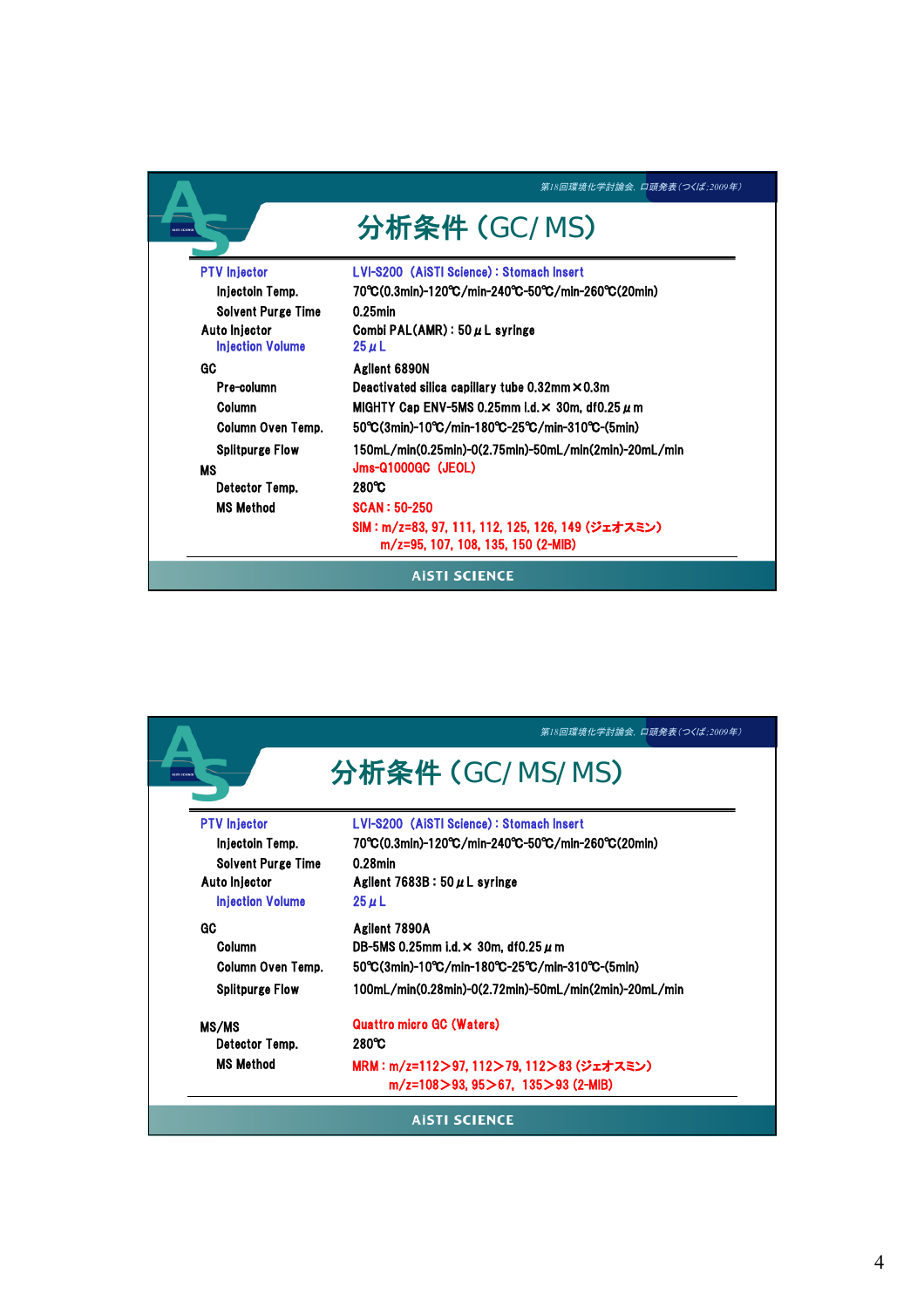

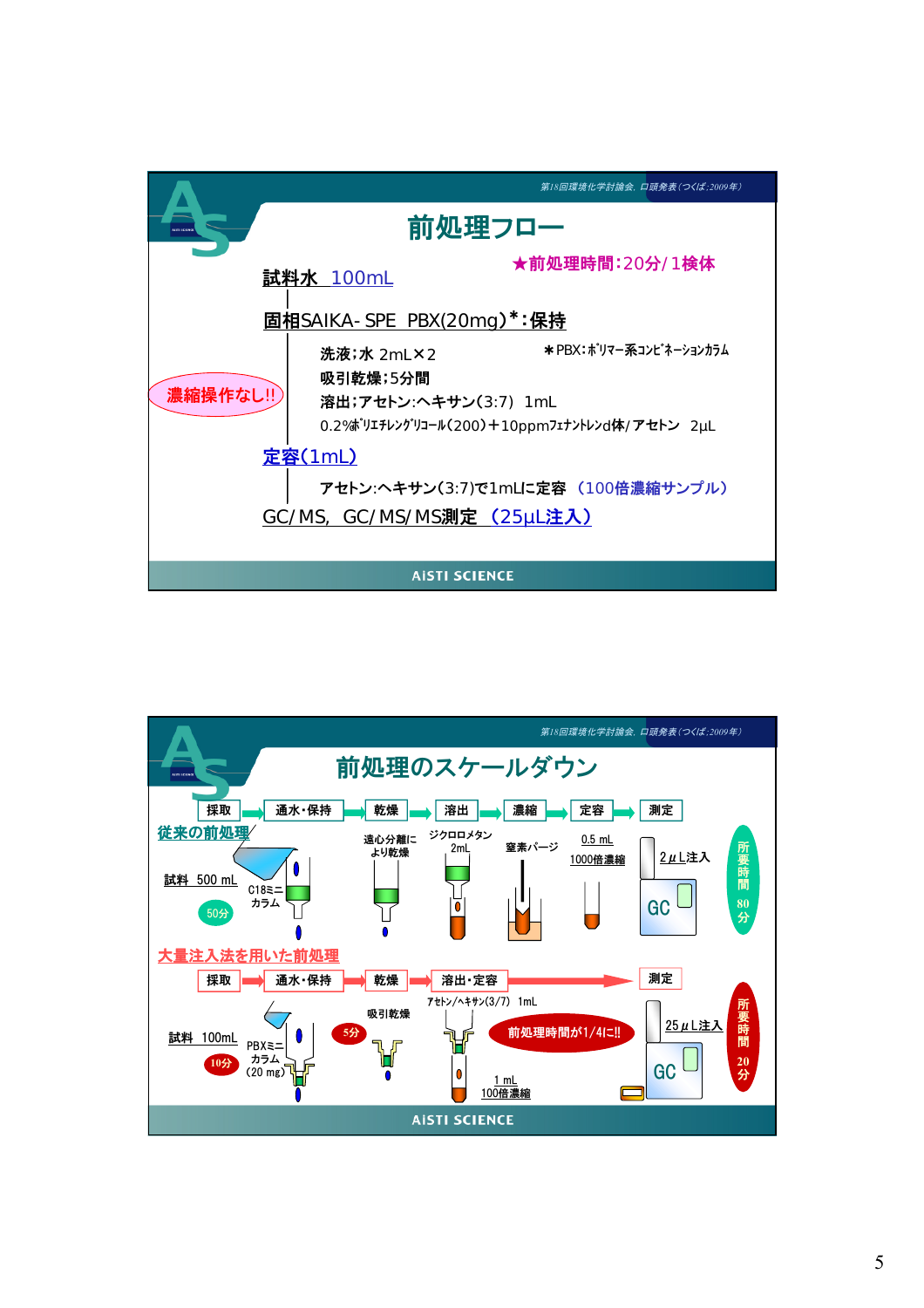|                |              |            | 添加回収試験 (河川水:紀ノ川) |                 |            |            |         |              |
|----------------|--------------|------------|------------------|-----------------|------------|------------|---------|--------------|
|                |              |            |                  |                 |            |            |         | $(\%$ , n=5) |
|                | GC/MS        |            |                  | <b>GC/MS/MS</b> |            |            |         |              |
| compounds name | $0.1$ pp $b$ |            | $0.1$ ppb        |                 |            | $0.01$ ppb |         |              |
|                | Average      | <b>RSD</b> | spike            | Average         | <b>RSD</b> | spike      | Average | RSD          |
| Geosmin        | 100.4        | 1.7        | 104.8            | 104.6           | 9.3        | 101.2      | 89.0    | 4.1          |
| $2-MIB$        | 92.9         | 2.4        | 101.2            | 103.2           | 6.0        | 116.7      | 77.0    | 7.1          |